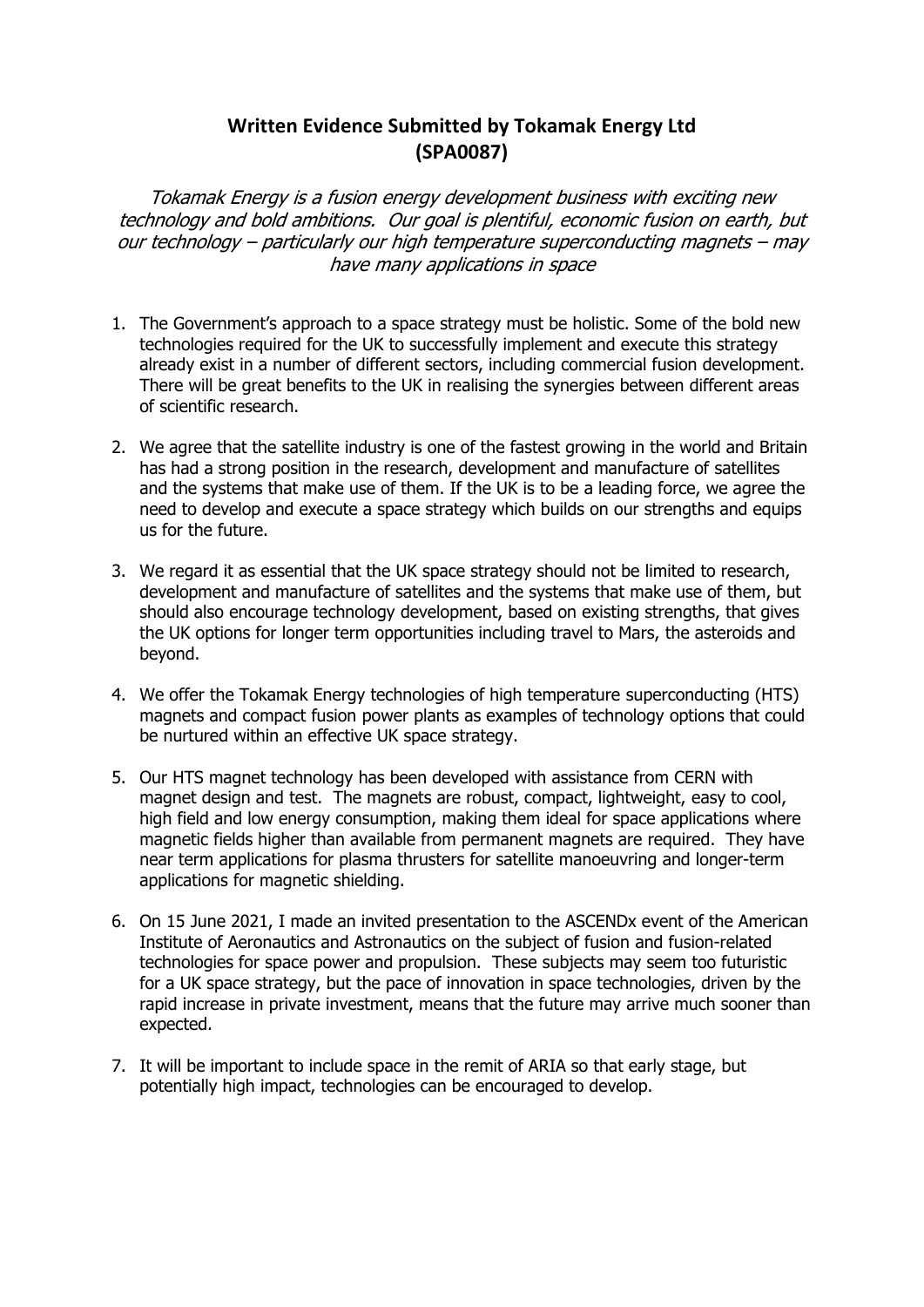#### **We have other observations that may be helpful in the context of this inquiry**

- 8. It is crucial to encourage private investment in R&D intensive SMEs capable of expanding fast and developing and delivering the technology of the future. Enhancing R&D tax credits for SMEs will achieve this goal.
- 9. Enhancing R&D tax credits can help make the UK a scientific superpower. Enhanced R&D tax credits are particularly important at this moment of economic recovery and before the new ARIA agency is up and running.
- 10. Fusion energy is the best possible example of the ambition of a scientific superpower and the UK has the right starting position of world leading fusion energy research at UKAEA Culham Laboratory and at many of the country's leading universities. Tokamak Energy and other ventures have shown that it is possible to attract substantial amounts of private investment for development of fusion energy, despite the relatively long timescales before fusion power plants will be ready for widespread deployment.
- 11. Fusion power from compact tokamaks is a technology that can be developed for global deployment in the 2030s and beyond, fast enough and at large enough scale to make a major contribution to achievement of net zero carbon emissions by 2050. Or we could do too little, too late.
- 12. Spin-off technologies from development of fusion energy such as high temperature superconducting magnets, high heat load materials and robotics for remote handling can reinforce the UK's position as a scientific superpower and can spawn new clusters of science-based businesses.
- 13. High temperature superconducting (HTS) magnets have huge potential to transform other industries in the medium to long term. The UK already has a globally competitive cluster of superconducting magnet businesses. The new technology of HTS magnets can stimulate further growth of this cluster.

## **Specific Policy Suggestions**

14. The best government support mechanisms are those that directly encourage private investment in highly desirable technology development.

### **Improvements to R&D tax credits**

- 15. In the short term the Government should announce an increased rate of payable R&D tax credits for SME radical innovators tackling grand challenges including space technologies. Using the established and trusted mechanism of R&D tax credits is the surest way of achieving rapid impact.
- 16. R&D tax credits play to the strengths of the UK economy (scientific excellence, entrepreneurial spirit and a history of bold innovation). We now need these strengths more than ever.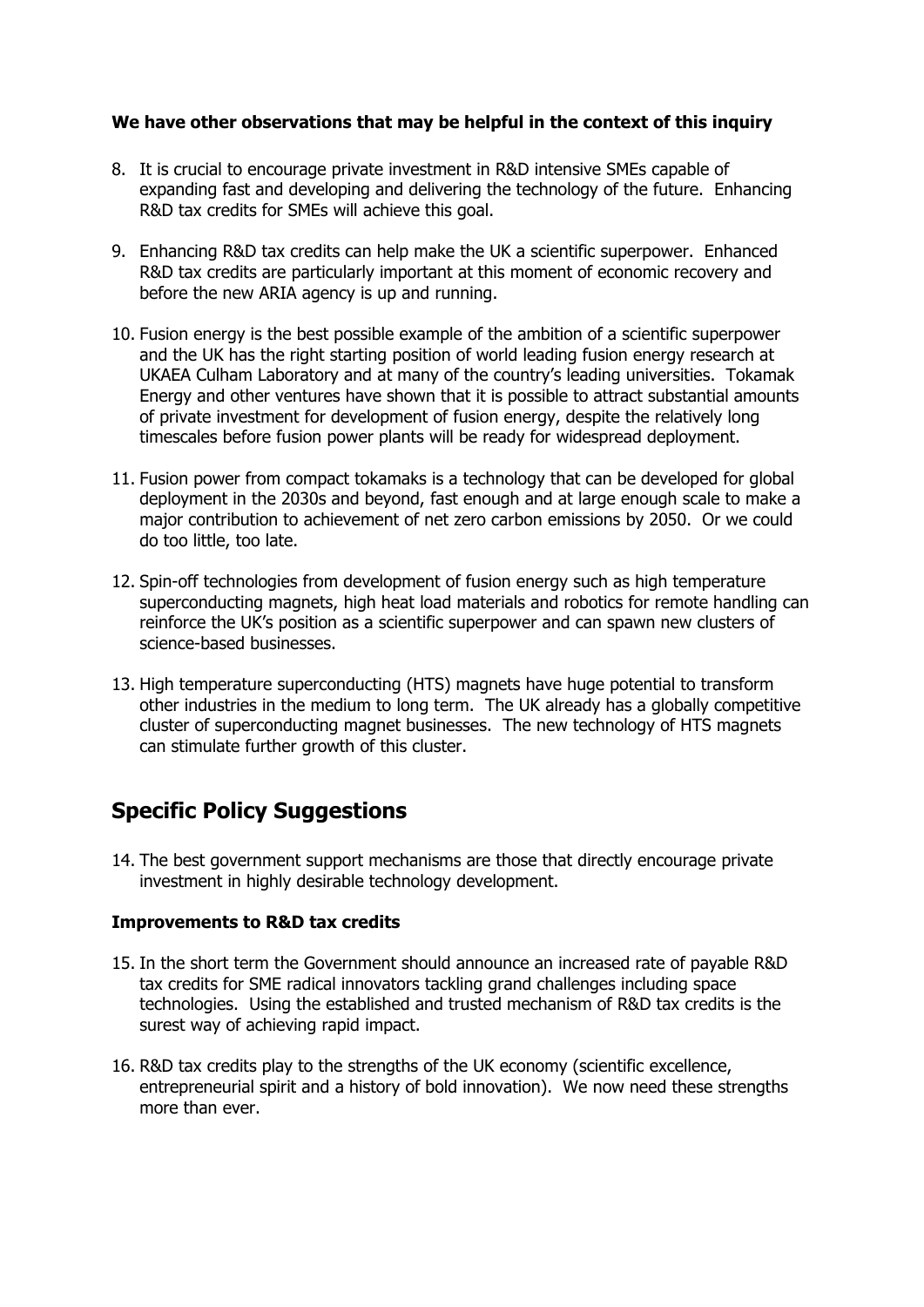- 17. R&D tax credits are well targeted at robust R&D intensive SMEs that are well placed to attract private investment and deliver future economic growth.
- 18. Such improvement to the rate of R&D tax credits could be reserved for businesses able to tackle major challenges and opportunities for the future – such as climate change, space or medical emergencies - to ensure that the UK has as wide a range of "technology options" as possible. Given how difficult it is to predict what will be needed to deal with future crises or opportunities it is important to have such technology options available. This will ensure that the UK will benefit economically as these technology options are deployed. It will also send an important signal that the Government is not just learning lessons from the Covid-19 crisis, but is actively improving policy measures in response.

#### **Learning lessons from US policy**

- 19. Tokamak Energy has participated in a series of ARPA-E workshops on fusion energy since 2017 at the invitation of the US Department of Energy. These workshops are valuable because they bring together innovators, entrepreneurs and investors interested in tackling the same challenge in different ways.
- 20. ARPA-E has several programs that can support fusion energy development with a total budget of some \$110m just for commercially viable fusion energy.
- 21. We welcome the news of the ARIA Advanced Research and Invention Agency modelled on the US DARPA programme. However, ARIA will not have an impact in the short-term and it is certainly not an alternative to R&D tax credits.
- 22. The UK can learn from other examples of programmes that work well in the US.
- 23. For example, US Department of Energy has a program known as the [Innovation](https://infuse.ornl.gov/) [Network](https://infuse.ornl.gov/) [for](https://infuse.ornl.gov/) [Fusion](https://infuse.ornl.gov/) [Energy,](https://infuse.ornl.gov/) [or](https://infuse.ornl.gov/) [INFUSE](https://infuse.ornl.gov/), to encourage private-public research partnerships to tackle challenges in fusion energy development. Tokamak Energy Inc, a wholly owned subsidiary of Tokamak Energy Ltd, has won 5 grants under the INFUSE program. They are valuable because they give access to unique knowledge and technology. The UK Government could use a programme like INFUSE to allow UK companies better access to Government Laboratories in fusion and in other areas of radical technology development. The programme could be extended to University-business collaboration.
- 24. US DOE has also held a formal consultation on a ["cost](https://www.fusionindustryassociation.org/post/building-a-cost-share-program-for-fusion-power) [share"](https://www.fusionindustryassociation.org/post/building-a-cost-share-program-for-fusion-power) [program](https://www.fusionindustryassociation.org/post/building-a-cost-share-program-for-fusion-power) [for](https://www.fusionindustryassociation.org/post/building-a-cost-share-program-for-fusion-power) [fusion](https://www.fusionindustryassociation.org/post/building-a-cost-share-program-for-fusion-power) [power](https://www.fusionindustryassociation.org/post/building-a-cost-share-program-for-fusion-power) [prototype](https://www.fusionindustryassociation.org/post/building-a-cost-share-program-for-fusion-power) [devices.](https://www.fusionindustryassociation.org/post/building-a-cost-share-program-for-fusion-power) This is very timely as it resembles the NASA COTS program that helped finance the early years of Space-X and resulted in major US successes with commercial space launchers. We expect further developments on this US Cost Share Program for Fusion Energy in the next 12 months. ARIA could take a similar approach of competitive cost-share programmes to encourage private co-investment in radical innovation.
- 25. ARIA could consider new bilateral agreements eg with the US which has a far better track record of technological innovation and commercial success than the EU or the UK. Such agreements could have joint calls for proposals open to companies in both countries and could allow ARIA to learn quickly from US experience.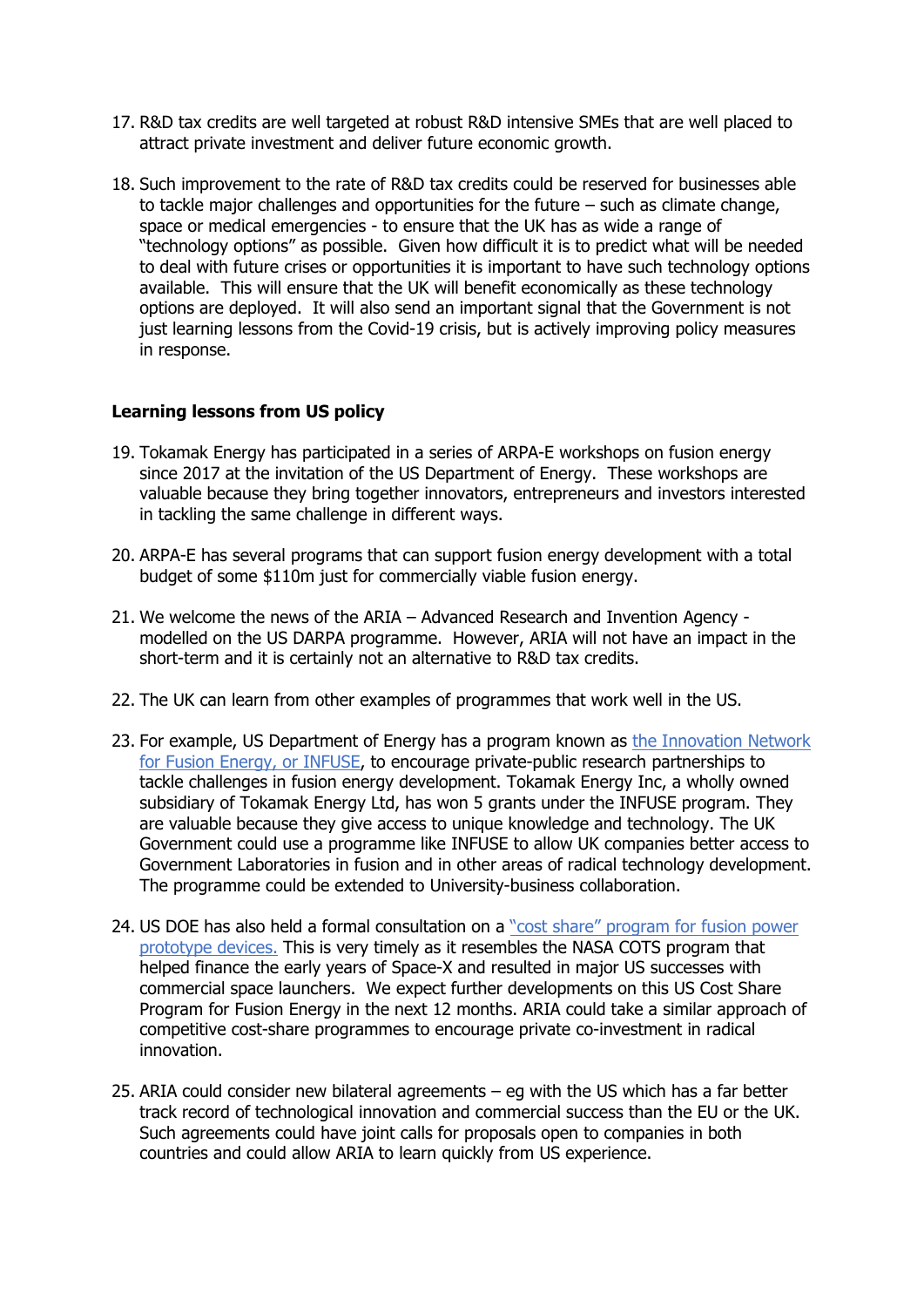# **About Tokamak Energy**

- 26. Tokamak Energy Ltd is a private company that aims to accelerate the development and deployment of commercial fusion energy. The company is a spin-out from UKAEA Culham Laboratory near Oxford which is currently the world-leading centre for magnetic confinement fusion energy research. Fusion research is one of the very few areas today with enormous long term global economic potential where the UK has a distinctive global lead. We are seizing the moment when private investment in fusion energy around the world is beginning to accelerate.
- 27. Our approach at Tokamak Energy is to combine the new technology of high field strength, high temperature superconducting (HTS) magnets with the efficiency advantages of the spherical tokamak as pioneered at Culham Laboratory in the 1990s. The result is a better, stronger, smaller magnetic "bottle" to confine a plasma at high density and pressure for a long time with no energy dissipation in the magnets.
- 28. Fusion energy from tokamaks will be clean and safe. There is no emission of carbon from combustion, no long-lived radioactive waste and no risk of meltdown or proliferation. There is plentiful fuel for mankind's total energy needs for millennia (deuterium is abundant in sea water; tritium can be bred in situ from lithium) and the energy density of the fuel is several million times greater than coal or oil.
- 29. Tokamak Energy has received investment totalling over £117m to date, mainly from private investors such as David Harding and Legal and General Capital, and including the UK Innovation and Science Seed Fund (UKI2S) and the Institution of Mechanical Engineers. In addition, Tokamak Energy has received grants from the Government's Advanced Modular Reactor competition, the Energy Entrepreneurs Fund and the UKI2S Accelerator Programme for Technology Development from Innovate UK.
- 30. Tokamak Energy partner organisations in the US, Princeton and Oak Ridge National Laboratories, have received \$4m from US Department of Energy to assist with scientific progress on Tokamak Energy's latest prototype, ST40. Tokamak Energy Inc (a wholly owned subsidiary) has won five grants worth \$1m from the US Department of Energy INFUSE program for technology development projects at Princeton, Los Alamos and Oak Ridge National Laboratories.
- 31. Our total UK Government grant funding to date is  $£12.5m$ , so we have been able to achieve exceptional leverage of private investment compared to grant funding. This is important as bold ventures that become too dependent on grant funding too soon are less likely to attract more private investment and achieve commercial success.
- 32. Tokamak Energy has built three prototype tokamak devices, the latest of which has already achieved plasma temperatures hotter that the centre of the sun. The second pioneering device had all its magnets made from high temperature superconductor and was on display at the Science Museum from October 2018 to May 2019. The third device, the ST40, has been successfully upgraded and is scheduled to reach 100 million degrees, the temperature threshold required for commercial fusion on earth, by the end of 2021.
- 33. Tokamak Energy consultants and staff published a paper in Nuclear Fusion in 2015 ["On](http://iopscience.iop.org/0029-5515/55/3/033001) [the](http://iopscience.iop.org/0029-5515/55/3/033001) [power](http://iopscience.iop.org/0029-5515/55/3/033001) [and](http://iopscience.iop.org/0029-5515/55/3/033001) [size](http://iopscience.iop.org/0029-5515/55/3/033001) [of](http://iopscience.iop.org/0029-5515/55/3/033001) [tokamak](http://iopscience.iop.org/0029-5515/55/3/033001) [fusion](http://iopscience.iop.org/0029-5515/55/3/033001) [pilot](http://iopscience.iop.org/0029-5515/55/3/033001) [plants](http://iopscience.iop.org/0029-5515/55/3/033001) [and](http://iopscience.iop.org/0029-5515/55/3/033001) [reactors"](http://iopscience.iop.org/0029-5515/55/3/033001) showing that tokamaks do not have to be huge to produce power and that low-power, high-gain compact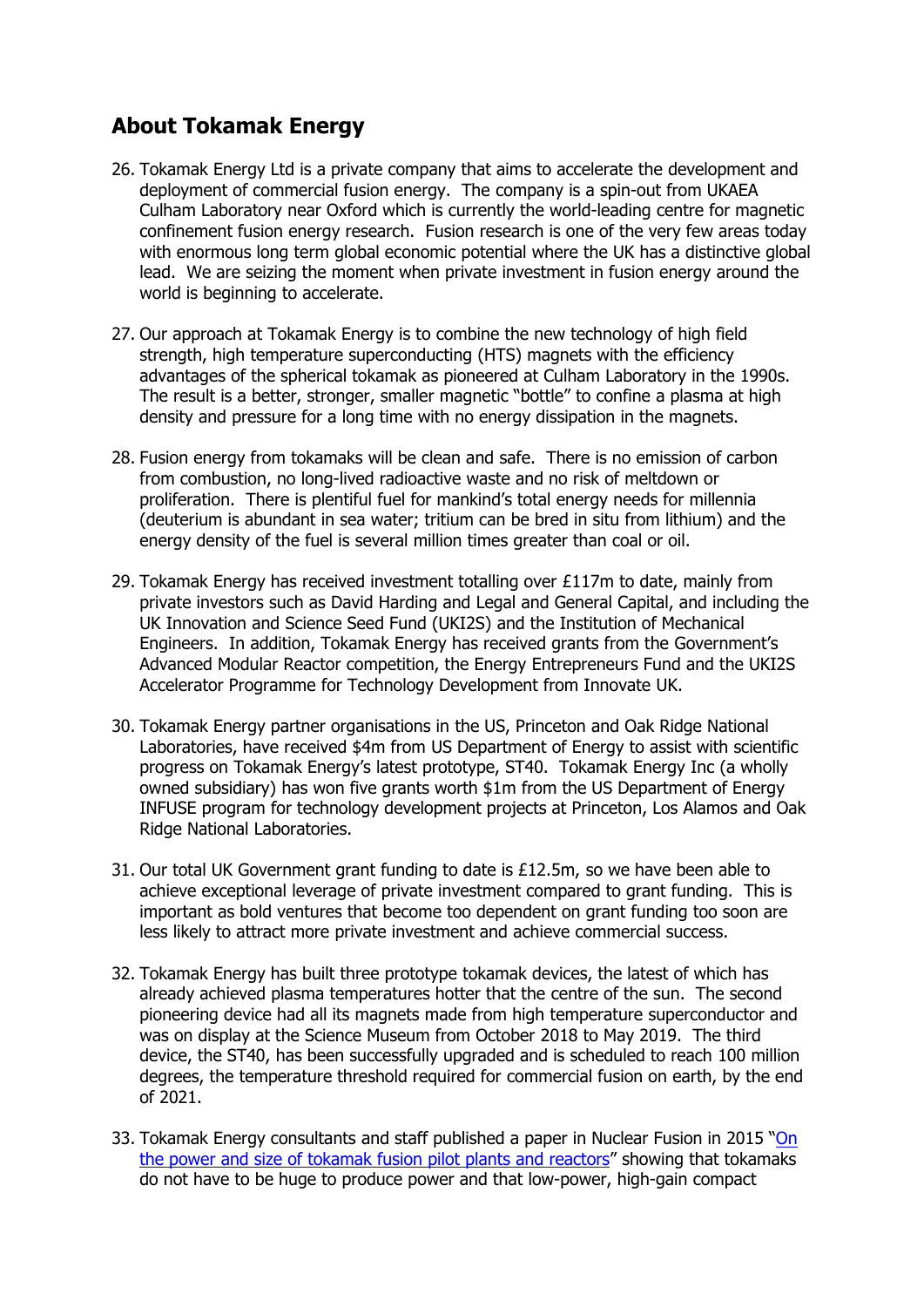tokamaks are feasible. This paper has become the most downloaded ever from the journal's web site.

- 34. More recently our consultants and staff published a paper in Plasma Physics and Controlled [Fu](https://iopscience.iop.org/article/10.1088/1361-6587/abcdfc)si[o](https://iopscience.iop.org/article/10.1088/1361-6587/abcdfc)n "[Fusion](https://iopscience.iop.org/article/10.1088/1361-6587/abcdfc) [performance](https://iopscience.iop.org/article/10.1088/1361-6587/abcdfc) [of](https://iopscience.iop.org/article/10.1088/1361-6587/abcdfc) [spherical](https://iopscience.iop.org/article/10.1088/1361-6587/abcdfc) [and](https://iopscience.iop.org/article/10.1088/1361-6587/abcdfc) [conventional](https://iopscience.iop.org/article/10.1088/1361-6587/abcdfc) [tokamaks:](https://iopscience.iop.org/article/10.1088/1361-6587/abcdfc) [implications](https://iopscience.iop.org/article/10.1088/1361-6587/abcdfc) [for](https://iopscience.iop.org/article/10.1088/1361-6587/abcdfc) [compact](https://iopscience.iop.org/article/10.1088/1361-6587/abcdfc) [pilot](https://iopscience.iop.org/article/10.1088/1361-6587/abcdfc) [plants](https://iopscience.iop.org/article/10.1088/1361-6587/abcdfc) [and](https://iopscience.iop.org/article/10.1088/1361-6587/abcdfc) [reactors"](https://iopscience.iop.org/article/10.1088/1361-6587/abcdfc) showing that spherical tokamaks have a huge efficiency advantage compared to conventional tokamaks. This efficiency advantage translates directly into commercial advantage.
- 35. Members of the Tokamak Energy Scientific Advisory Board were prominent in organising a Royal Society meeting in March 2018 entitled ["Fusion](https://royalsociety.org/science-events-and-lectures/2018/03/tokamak-development/) [energy](https://royalsociety.org/science-events-and-lectures/2018/03/tokamak-development/) [from](https://royalsociety.org/science-events-and-lectures/2018/03/tokamak-development/) [Tokamaks,](https://royalsociety.org/science-events-and-lectures/2018/03/tokamak-development/) [can](https://royalsociety.org/science-events-and-lectures/2018/03/tokamak-development/) [development](https://royalsociety.org/science-events-and-lectures/2018/03/tokamak-development/) [be](https://royalsociety.org/science-events-and-lectures/2018/03/tokamak-development/) [accelerated?"](https://royalsociety.org/science-events-and-lectures/2018/03/tokamak-development/). Acceleration is possible now because of: better scientific understanding of the efficiency of tokamaks; the availability of new, reliable, high temperature superconductors suitable for high field magnets; and a range of other new technologies including AI and 3-D printing of complex materials that can speed up both R&D and deployment.
- 36. If UK companies such as Tokamak Energy can indeed develop and deploy new technologies to deliver clean power at large scale then the whole world can benefit from reduced carbon emissions, while the UK can capture many of the economic benefits through high value supply chains.
- 37. There is now increasing international competition among privately funded fusion ventures, with some 25 members of the international Fusion Industry Association – which held its first meeting outside the US in London in early March 2020. Tokamak Energy is well placed to win the competitive race due to its solid scientific foundations, track record of delivering record-breaking prototypes, robust and commercially viable fusion power plant concept design, strong IP portfolio, outstanding engineering and business leadership team and its fund-raising to date – raising £100m since early 2018. However, there are serious and well-funded competitors in the US, Canada and now in China. These competitors are benefitting from rapidly increasing support from their governments.
- 38. The Fusion Industry Association has a sub-group of companies developing technology for space, including fusion propulsion systems for future missions to Mars, the asteroids and beyond.
- 39. Tokamak Energy is the world leader, by far, in the engineering of robust high field HTS magnets, a technology that is essential for commercially viable fusion energy. Our record breaking HTS magnet demonstrator was recently tested at CERN. HTS magnets have many attractive applications outside fusion including: space propulsion and shielding; motors and generators for wind turbines and electric aircraft; inductive heating for energy efficient industrial processes; proton/hadron beam cancer therapy; particle accelerator magnets; chemical analysis and high value scientific instruments.
- 40. The Oxford area already has a globally competitive cluster of high field superconducting magnet businesses. The local human capital and supply chain mean that it is quite feasible for HTS magnets for all these exciting and challenging applications to be developed and manufactured in the UK. Tokamak Energy would be pleased to play its part in encouraging and enabling the development of these additional applications, so long as this does not detract from its main mission of fusion energy.